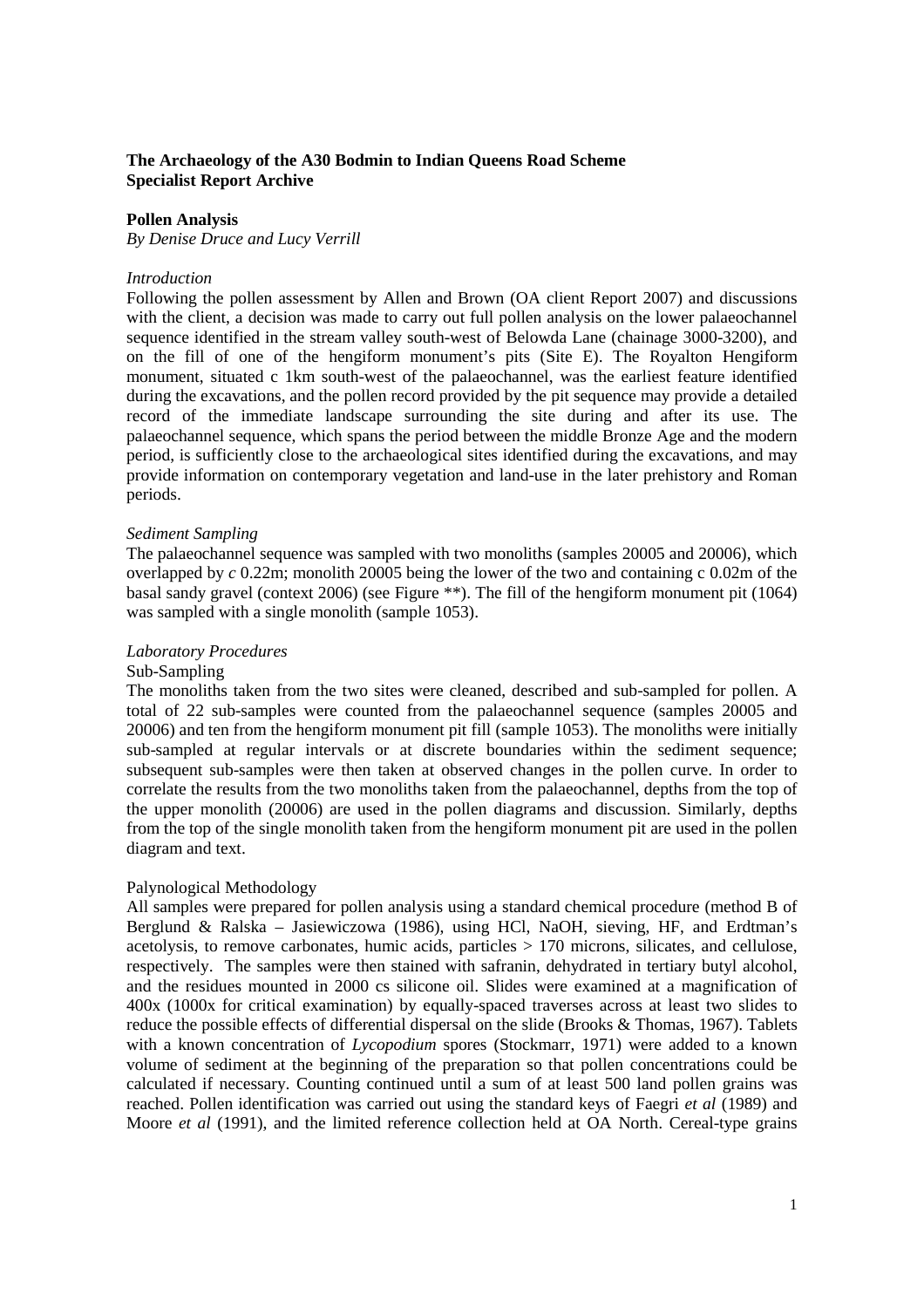were defined using the criteria of Andersen (1979). Microscopic charcoal fragments  $>5\mu$ m were counted where present. Plant nomenclature follows Stace (1997).

The results of the analyses were entered into the TILIA and TILIA.VIEW software packages (Grimm 1991, 2004) and the data are presented as percentage diagrams (Figures  $*$ ,  $**$  and  $***$ ). The percentage values are based on a pollen sum of all land pollen and fern spores but excludes aquatic taxa and indeterminate grains. All palynomorphs excluded from the pollen sum and charcoal values are expressed as a percentage of the pollen sum plus the group sum. The pollen taxa are listed alphabetically, however species of the same family are grouped together. The palaeochannel pollen diagrams are divided into local pollen assemblage zones (LPAZ) by visual changes in the pollen curves to aid the interpretation of the data.

Interpreting pollen data from palaeochannels and archaeological features has to be carried out with some degree of caution. Such features are likely to contain pollen from a variety of different sources in addition to the contemporary pollen rain. Although the pollen within the palaeochannel is likeey to be from local sources, pollen may also be carried down by streams or originate from material eroding into the channel from its sides. Similarly, pollen within archaeological features is just as likely to originate from its eroding sides and from dumped material as it is from the contemporary vegetation.

#### *Radiocarbon Dates*

## The Palaeochannel Sequence

Five radiocarbon dates were submitted from the palaeochannel sequence (see Section\*\*), which are shown in Table \*. Four of the dates came from the lower monolith (20005), however, in order to correlate the results with the pollen sequence and with the upper monolith (20006) the depths from the top of the upper monolith (20006) and equivalent OD heights are given. The results are discussed in relation to the depths from the top of the upper monolith.

The dates suggest that the surface of the palaeochannel is relatively young, which means, potentially, the sediments may contain a pollen sequence spanning c 3500 years, and record changes in the landscape surrounding the site from the middle Bronze Age through to the medieval/modern period; thus covering the time period of many of the settlement sites discovered during the excavations.

| Monolith/dept    | Depth from    | OD Height  | Laboratory   | Radiocarbo    | Calibrated date |
|------------------|---------------|------------|--------------|---------------|-----------------|
| h from top $(m)$ | top of 20006  | (m)        | number       | $n$ age (BP)  | range $(95%$    |
|                  | (upper        |            |              |               | confidence)     |
|                  | monolith) (m) |            |              |               |                 |
| 20005/           | $0.25 - 0.26$ | 130.30-    | <b>SUERC</b> | $250 \pm 35$  | AD 1510-1960    |
| $0.03 - 0.04$    |               | 130.29     | 10872        |               |                 |
| 20006/           | $0.30 - 0.32$ | $130.25 -$ | <b>SUERC</b> | $200 \pm 35$  | AD 1640-1960    |
| $0.30 - 0.32$    |               | 130.23     | 16075 (GU-   |               | (51.1% AD 1720- |
|                  |               |            | 15876)       |               | 1820)           |
| 20005/           | $0.42 - 0.44$ | 130.13-    | <b>SUERC</b> | $995 \pm 35$  | AD 980-1160     |
| $0.20 - 0.22$    |               | 130.11     | 16074 (GU-   |               |                 |
|                  |               |            | 15875)       |               |                 |
| 20005/           | $0.53 - 0.55$ | 130.02-    | <b>SUERC</b> | $2220 \pm 35$ | 390-200 cal BC  |
| $0.31 - 0.33$    |               | 130.00     | 16076 (GU-   |               |                 |
|                  |               |            | 15877)       |               |                 |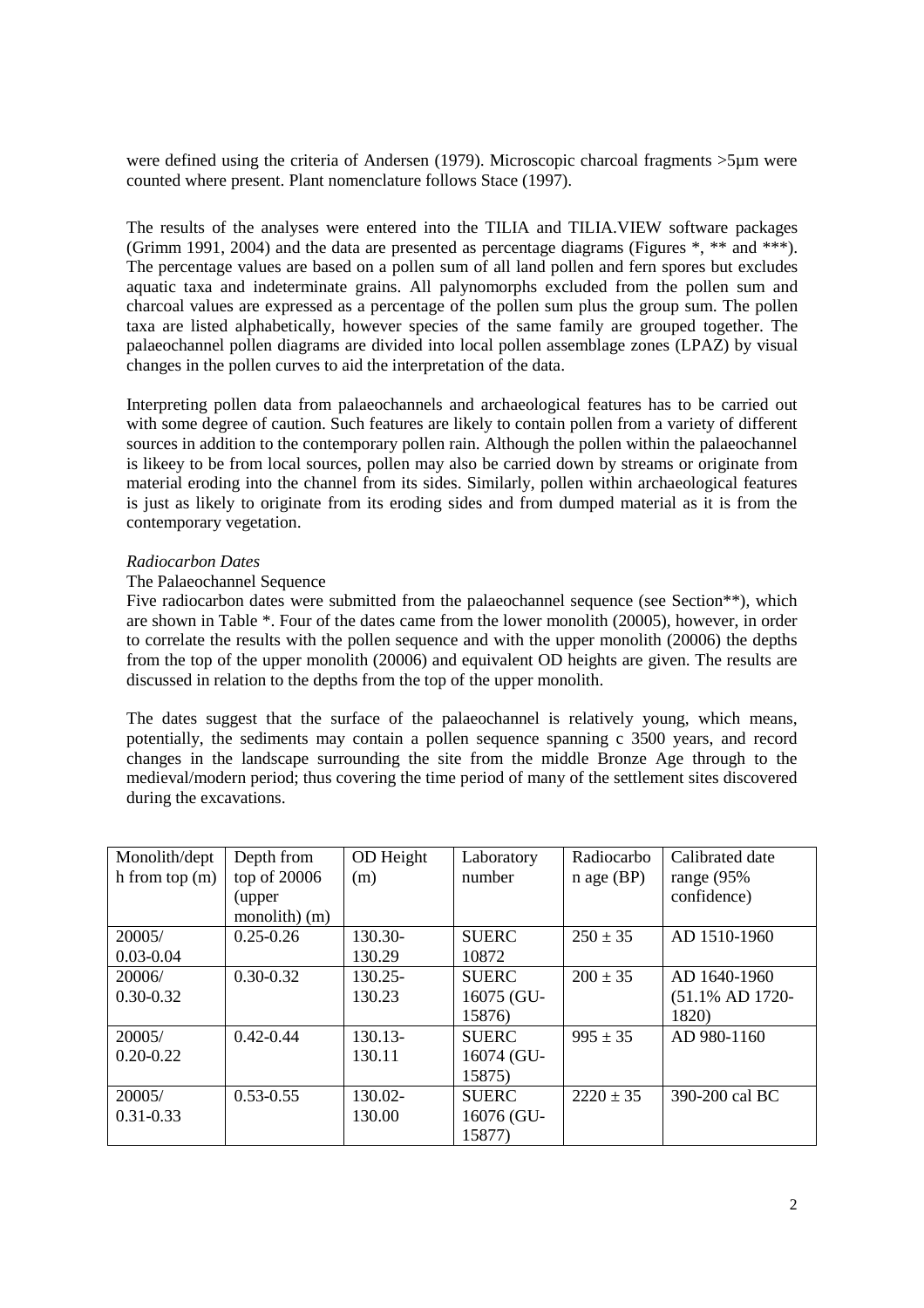| 20005/        | $0.64 - 0.65$ | 129.91- | <b>SUERC</b> | $\sim$ $\sim$<br>—<br>ی ر | $-1290$ cal BC<br>$1500 - 1$ |
|---------------|---------------|---------|--------------|---------------------------|------------------------------|
| $0.42 - 0.43$ |               | 129.90  | 10873        |                           |                              |

Table\*: Summary of the radiocarbon dates from the palaeochannel

# The Royalton Hengiform Monument (Site E), Pit 1064

Although a sheep/goat tooth from one of the pit fills of the henge provided an early medieval date, which suggests some level of contamination of the features. Charcoal from two pits (1128 and 1154) situated either side of pit 1064 provided dates of 2888-2623 cal BC  $(4175\pm45)$  BP; NZA 29340) and 2901-2665BC (4208±40 BP; NZA 29302). Thus placing the henge pits, or the charcoal from them at least, firmly in the Neolithic.

## *Results and Discussion*

## The Palaeochannel Sequence (Figures\* and \*\*)

The lower channel, approximately 10m wide and 0.5m in depth, consisted of horizontally bedded sandy silts and peats (context 2005) overlying natural sandy gravel (context 2006), and sealed by a deposit of sand with pockets of redeposited organics (context 2004), followed by *c* 3m of sand and gravel. Although closer examination of the sequence in the field showed that a possible break might have occurred during the accumulation of context 2005 in parts of the palaeochannel (OA Report 2007), this feature was very ephemeral at the sampling site (C. Champness pers com). Indeed, the dates (see above) and the pollen evidence do not indicate any form of substantial break in the record. The laminated sandy silts and peats represent changes in flow conditions, which are likely to have developed under relatively stable conditions.

## LPAZ P1 (0.56-0.69m)

The pollen diagrams (Figures\* and \*\*) show that the relative abundance of arboreal pollen and herbaceous taxa is fairly consistent from 0.56m too 0.69m. Although a very slight increase in herbaceous pollen is recorded between 0.64m and 0.68m the percentages of arboreal and herbaceous pollen are more or less equal, with *Pteridophytes* representing *c* 10% of the pollen sum. *Alnus glutinosa* (alder) and *Coryuls avellana*-type (hazel/myrica gale) dominate the tree and shrub assemblage, together with some *Betula* (birch). Low numbers of *Quercus* (oak) and *Calluna vulgaris* (heather) pollen are also recorded.

Poaceae (grass) and Cyperaceae (sedge) pollen dominate the herbaceaous assemblage throughout this zone and the remainder of the pollen diagram. A fairly wide range of herbaceous taxa is recorded, which includes the disturbance indicator *Plantago lanceolata* (ribwort plantain) and common ruderals such as Lactutaceae (dandelion family), *Rumex acetosa/acetosella* (docks), *Solidago virgaurea*-type (daisy family), and *Ranunculus*-type (buttercups), which, together, may indicate the presence of wet meadows or pastures (Behre 1981). Other notable taxa include *Lotus* (bird's-foot trefoil), *Polygala* (milkworts) and *Succisa pratensis* (devil's-bit scabious), which are typical components of grassland. These, and many of the other herbaceous taxa present are represented by no more than a few grains. Cereal pollen grains, including *Hordeum*-type (includes cultivated barley and some wild grasses) and *Avena*/*Triticum*-type (wild or cultivated oat/wheat) pollen are recorded throughout the diagram, which may suggest some small-scale cultivation nearby; a very slight reduction in the cereal pollen signal takes place between 0.50 and 0.63m depth.

A number of aquatic taxa including *Potamaogeton* (pondweed) and *Typha angustifolia*-type (lesser bulrush/bur-reed) are present throughout the whole of the diagram, and *Lemna* (duckweed), and *Myriophyllum alterniflorum* (alternate water-milfoil) are also recorded in LPAZ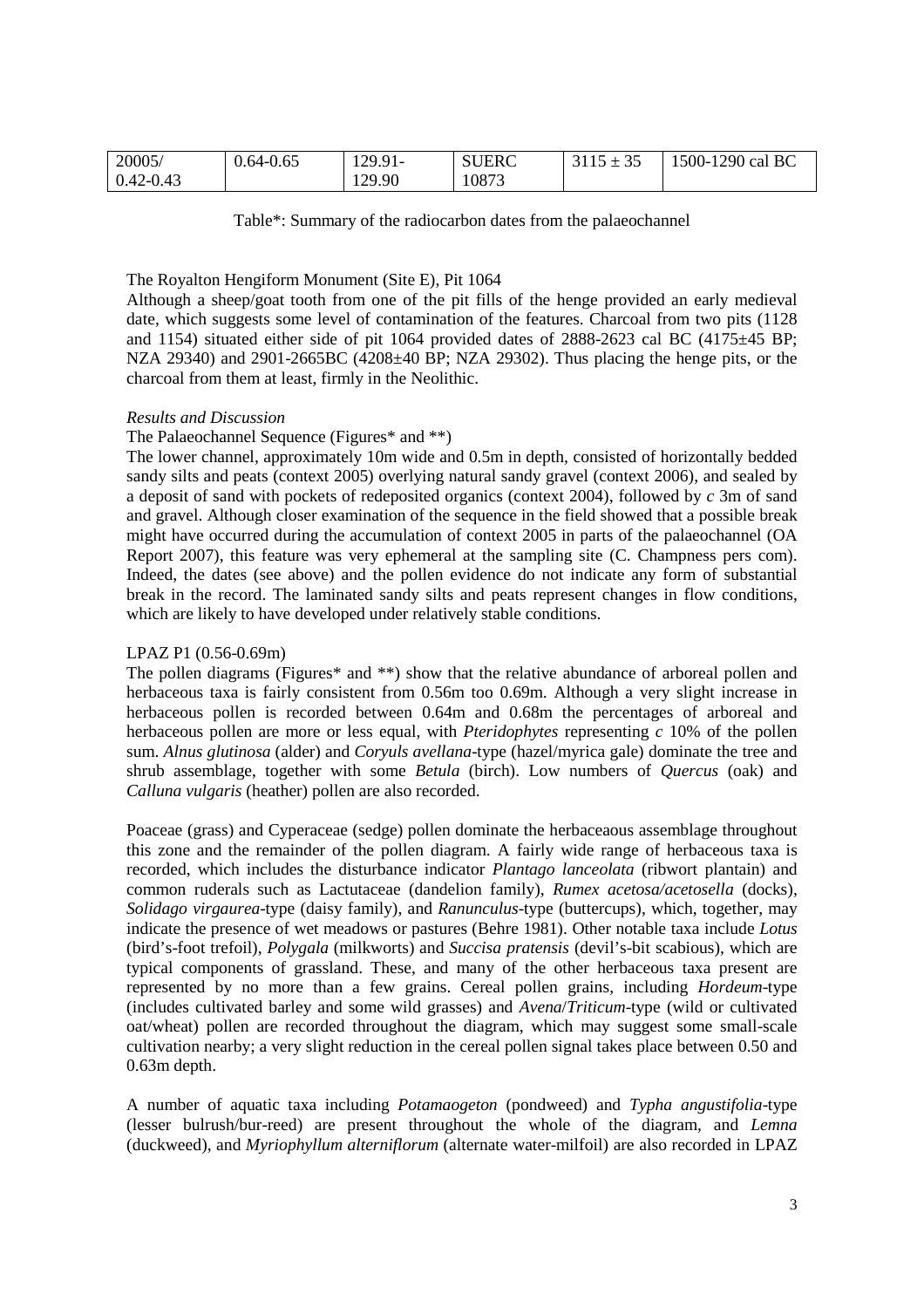P4. These taxa, perhaps unsurprisingly, indicate wet conditions and the presence of standing or slow flowing water within the palaeochannel during its infilling.

## LPAZ P2 (0.325-0.56m)

Although the chief pollen types recorded in LPAZ P1 continue to dominate the assemblage in LPAZ P2, this zone appears to record a period of minor fluctuations in the relative abundance of arboreal pollen and herbaceous taxa. Perhaps caused by subtle changes in the flow conditions of the river during this time.

## LPAZ P3 (0.25-0.325m)

The most significant change in the diagram occurs in this zone, in which arboreal pollen decreases to 20% and herbaceous pollen increases to *c* 75%. In addition, the arboreal assemblage shows a decline in *Alnus glutinosa* and *Corylus avellana*-type pollen with a corresponding increase in heathland taxa such as *Calluna avellana*, *Erica tetralix* (cross-leaved heath), Cyperaceae and *Pteridium aquilinum* (bracken). However, indeterminate pollen grains increase slightly during this zone, which may indicate a slightly more skewed dataset. Microscopic charcoal levels are slightly lower towards the base of this zone, which may indicate slightly less burning activity during this period.

## LPAZ P4 (0.15-0.25m)

The arboreal pollen assemblage returns to its former values in this zone, which shows a recovery in *Alnus glutinosa* and *Corylus avellana*-type and a corresponding decline in *Calluna vulgaris* and Cyperaceae pollen. This may suggest a recovery in the woodland surrounding the site during this period, however, the stratigraphy at this level changes from sandy silt to sand and gravel, which, in the field, was seen to contain pockets of redeposited organic material. It is possible therefore, that this zone represents both contemporary and older pollen grains

# The Royalton Hengiform Monument (Site E), Pit 1064 (Figure \*\*\*)

Pit 1064 was one of ten pits forming the circular segmented ditch of the henge feature and two of the pits provided material dated to the Neolithic. Pit 1064 contained a fairly complex sequence of clayey, sandy and organic silts, which were sampled with a single monolith (sample 1053).

Pollen preservation in the lower half of the pit fill was very poor, consisting of the occasional grains of Poaceae pollen and *Pteridophyte* spores. The lowermost sample containing sufficient pollen for a meaningful count was at 0.24-0.25m depth, and although pollen was sufficiently abundant in the upper 0.25m, the number of crumpled and corrosion grains was relatively high (reaching 30% in some cases), which may suggest some degree of reworking and/or postdepositional decay. In addition, the very high levels of *Pteridium aquilinum* (bracken) and *Pteropsida* (monolete) (fern) spores, which, being particularly resistant to decay, may indicate preferential pollen preservation.

Tree and shrub pollen represents less than 40% of the total sum and is generally slightly higher in the lower half of the sequence. *Corylus avellana*-type pollen dominates the arboreal assemblage and its values remain relatively constant throughout the profile, at between 10 to 20%. Low values of *Alnus glutinosa* pollen are also recorded and *Quercus* shows a steady decline from *c* 15% in the lower half of the profile to just the occasional grain in the upper half.

The diversity of herbaceous pollen taxa is generally fairly poor but includes some indicator species such as *Plantago lanceolata*, *Plantago major/media* (greater/hoary plantain), *Rumex* cf *acetosa* (common sorrel). These species, together with *Centaurea nigra* (common knapweed) and *Gentianella campestris*-type (gentians) indicate the presence of disturbed grassland or pasture.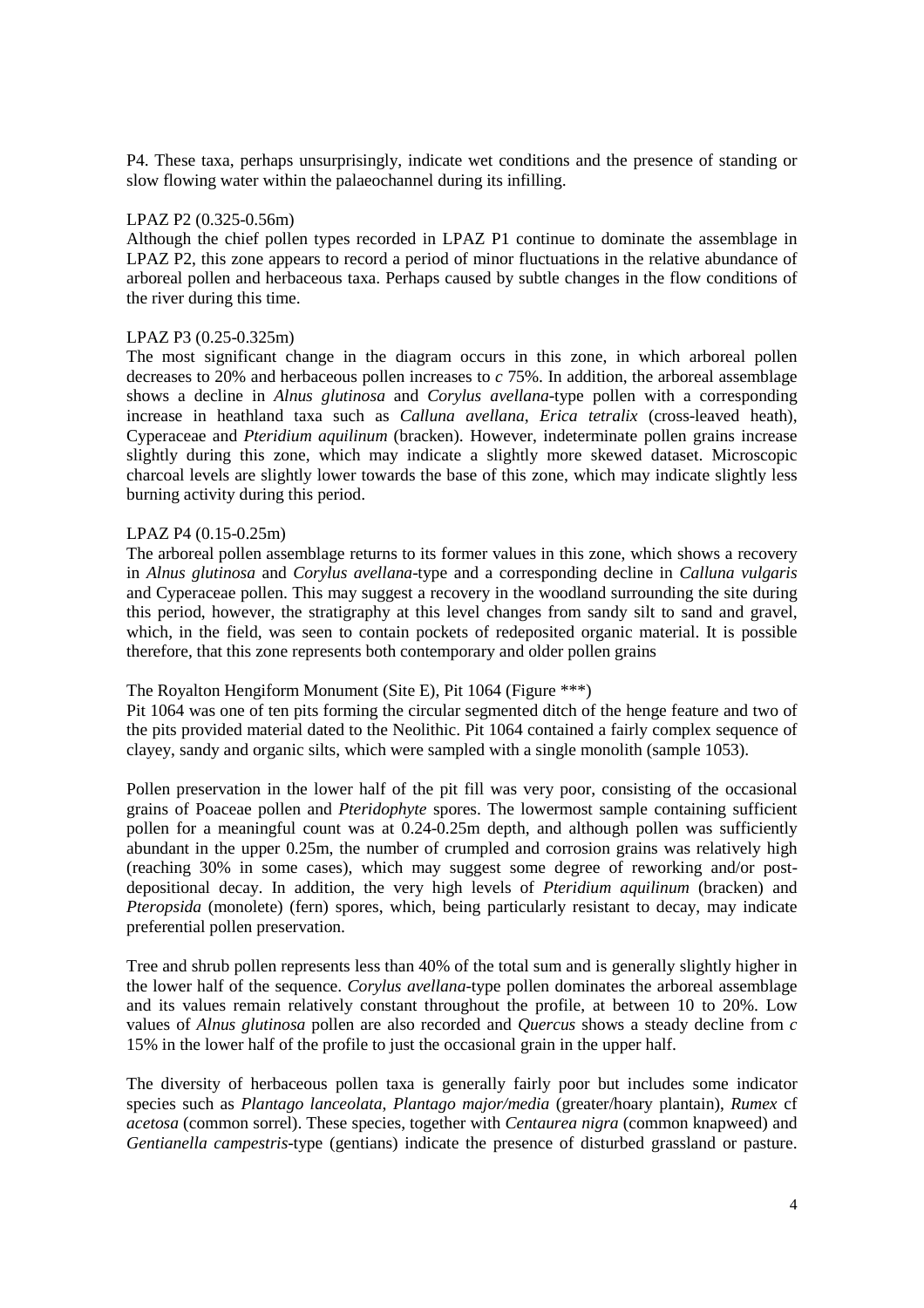The presence of *Drosera intermedia (*sundew) is interesting and, together with the occasional *Spagnum* moss and *Lycopodium/Diphasiastrum* (clubmosses) spore, could suggest the local development of acid peaty conditions in or surrounding the pit during its final stages of infilling (E.Huckerby pers comm). The soil micromorphological study (Macphail and Crowther this report) also identified the development of an in-situ humic (and acidic) soil in the upper fill from this feature.

Levels of microscopic charcoal were consistently recorded at more than 80% of the pollen sum in the analysed part of the pit fill, and are therefore not included in the pollen diagram. In addition, >1mm charcoal fragments were recorded in the pollen sievings from 0.125m to 0.185m depth. Relatively large fragments of *Quercus* charcoal were recorded in many of the henge features (D. Challinor this report), which, along with the abundant charred lignified and monocotyledonous material (Macphail and Crowther this report) suggests on-site burning activity.

## *Interpretation*

## The Palaeochannel Sequence

The pollen evidence suggests that the landscape surrounding the palaeochannel from 1460-1290 cal BC (3115±35 BP: SUERC 10873) through to the post medieval/modern period consisted of primarily open grassland with some areas of hazel and oak woodland. Small-scale cereal production of barley, wheat and/or oat may have been taking place nearby from the early/middle Bronze Age onwards. The floodplain adjoining the channel was likely to have consisted of wet meadow or pasture with alder and birch carr; minor fluctuations in their relative abundance caused by subtle changes in the flow conditions of the river after 390-200 cal BC (2220±35 BP; SUERC 16076). It is possible that cereal cultivation decreased or ceased during this period, however this is very tentative from the available data. Interestingly, the charred macrofossil record from the nearby Belowda Roundhouse (Site B), which has been dated to 360-40 cal BC (2131±35BP; NZA 25410), indicates an environment of disturbed/waste ground and possible neglected arable land (Druce this report).

A significant change in conditions occurred just prior to AD 1640-1960 (200±35 BP; SUERC 16075/GU-15876) (with a 51.1% probability of being AD 1720-1820), which sees a substantial decline in the alder and birch carr growing on the floodplain and evidence of increased wetness and disturbance alongside the expansion of heathland. A subsequent recovery in the carr woodland and a return to former conditions may have occurred at  $AD$  1510-1960 (250 $\pm$ 35 BP; SUERC-10872), however, this interpretation is tentative given the evidence for reworked organic material at this level.

# The Royalton Hengiform Monument (Site E), Pit 1064

The high level of possible reworked pollen and fern spores in the samples means that any interpretations from this feature remain tentative. With this caveat the data themselves are informative and the pollen record does appear to reflect some changes in surrounding environment. The evidence indicates that the environment surrounding the pit during the middle stages of its infilling during the late Neolithic/early Bronze Age? was primarily grassland/pasture with some hazel, birch and oak woodland nearby. A decline in oak pollen suggests increased disturbance during the later stages of infilling. The dominance of bracken spores, a plant typical of open/grazed woodland and heath/moorland may indicate some degree of soil acidification, possibly corroborating the evidence for the development of a podzolic soil at the site (see Macphail and Crowther this report). Indeed, evidence from this site and on Bodmin Moor indicates that podsolisation was taking place prior to the Bronze Age in many places (Gearey et al 2000b). Similarly, bracken is also very indicative of burning (E. Huckerby pers comm) and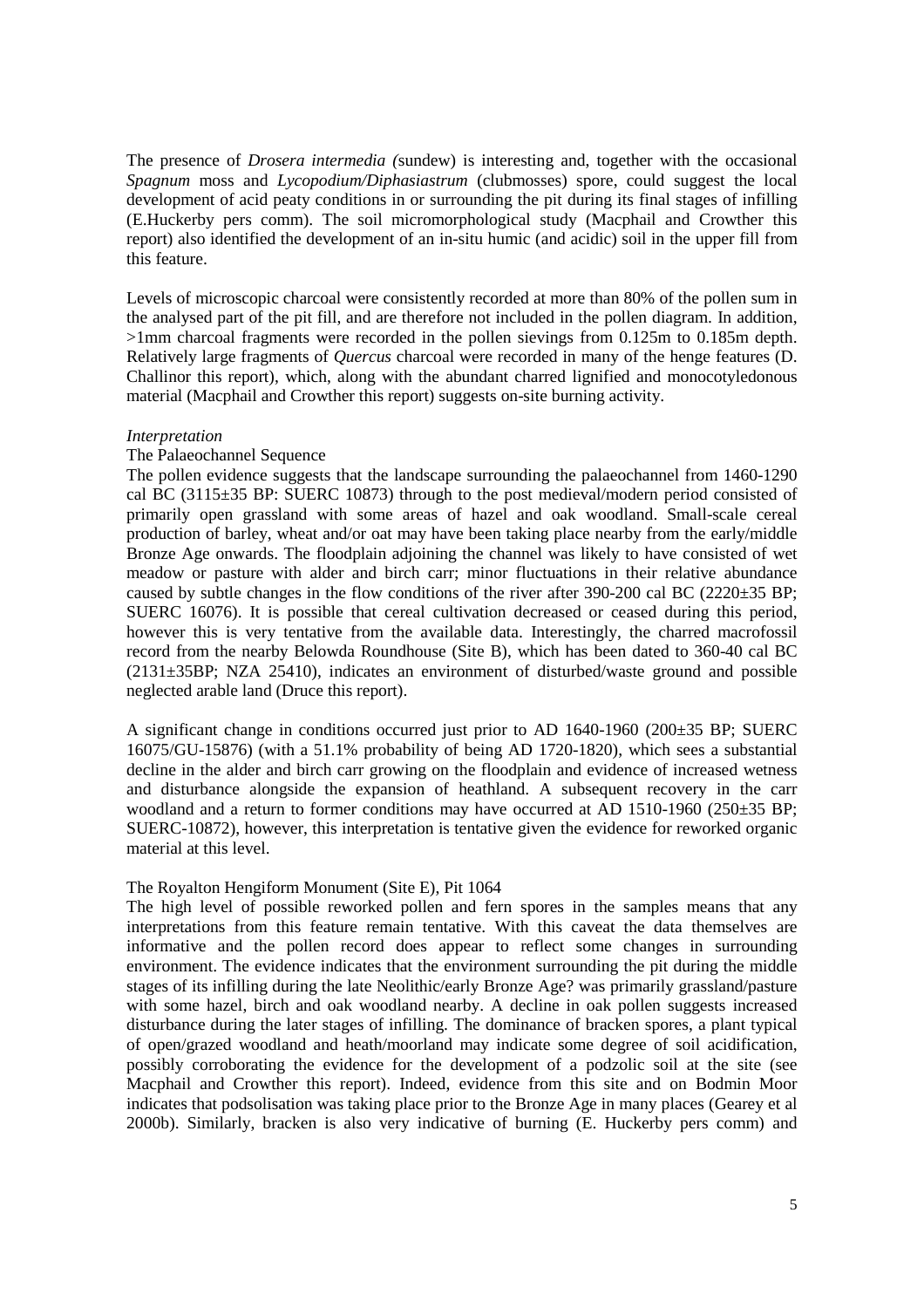burning activity in and around the site is certainly indicated by the charcoal and soil micromorphological evidence (D.Challinor and Macphail and Crowther this report).

#### *Regional Context and Conclusions*

A detailed study on the uplands of Bodmin Moor by Brown (1977) concentrated on much earlier deposits to those in this study. The results, however, along with early Holocene evidence produced by Gearey *et al* (2000a) can provide a regional context with which the Henge monument, in particular, can be discussed. Although there has been dispute over the extent of woodland cover on the very high and exposed areas of Bodmin moor, studies agree that hazel was the dominant species on the hillsides and may have formed a closed canopy during the early-Holocene. Alder became a component of the valleys and damper areas following its expansion at c 6500 BP, and more exposed sites on valley sides and higher ground contained openings dominated by ferns, grasses and a species-poor herb assemblage including *Succisa pratensis* (Geary *et al* 2000b). Although the pollen evidence suggests that very temporary and small-scale woodland clearance occurred during the earlier Holocene, studies agree that the first real signs of anthropogenic activity occur during the mid Neolithic on the high moors and during the late Neolithic in the lower valleys and slopes. An example of a later clearance episode has been dated to after 2880-2460 cal BC (4080±80 BP; Beta-84828) at Tresellern Marsh (c 240m OD) (Geary *et al* 2000b). Geary *et al* (2000b) interpreted these Neolithic clearances as seasonal or intermittent use of Bodmin Moor primarily for a pastoral economy. The pollen evidence from the Royalton Hengiform site indicates a very open and disturbed landscape of grassland/pasture with limited hazel dominated woodland by the time the pit feature was filling up. The very high level of bracken and the herbaceous assemblage do suggest grazing activity, however, the act of the monument building itself in terms of both wood use for the inner palisade and possible woodland clearance for site visibility must have had some affect on the immediate landscape surrounding it.

Evidence from previous studies indicates a fundamental change in the subsistence economy on Bodmin Moor during the early to middle Bronze Age (Brown 1977, Fowler 1983 cited in Wilkinson and Straker \*\*\*\*, Gearey *et al* 2000b), which sees a shift from an economy based primarily on pastoralism to a mixed farming regime. Although a period of late Bronze Age abandonment has been suggested by many workers, which is based on the archaeological evidence, there is no obvious change in the environment surrounding the palaeochannel from this site until much later. A slight reduction in cereal cultivation may have occurred during the Iron Age/ Romano British period, which matches a period of reduced land-use pressure suggested by Geary *et al* (2000b). However this pattern is very tentative based on the existing data and as Geary *et al* (2000b) suggest, it is highly likely that the economic basis of settlements in and around Bodmin in the later periods was likely to be very varied and piecemeal. The pollen evidence from the palaeochannel deposits suggest a relatively long period of settlement or farming activity from the early/middle Bronze Age, with a mixed economy of relatively nonintensive pastoralism and possible small-scale arable cultivation. A significant change took place during the post-medieval period, when land-use appears to have intensified dramatically, creating the heathland typical of Bodmin Moor today. A possible regeneration in woodland may have occurred after AD 1510-1960 (250±35 BP; SUERC-10872), however, unless a very local change, this is not in keeping with other records or, indeed, with the current vegetation surrounding the site.

#### Acknowledgements

The authors would like to thank Sandra Bonsall of OA North for carrying out the pollen preparations and the Geography Department of Lancaster University for the use of their